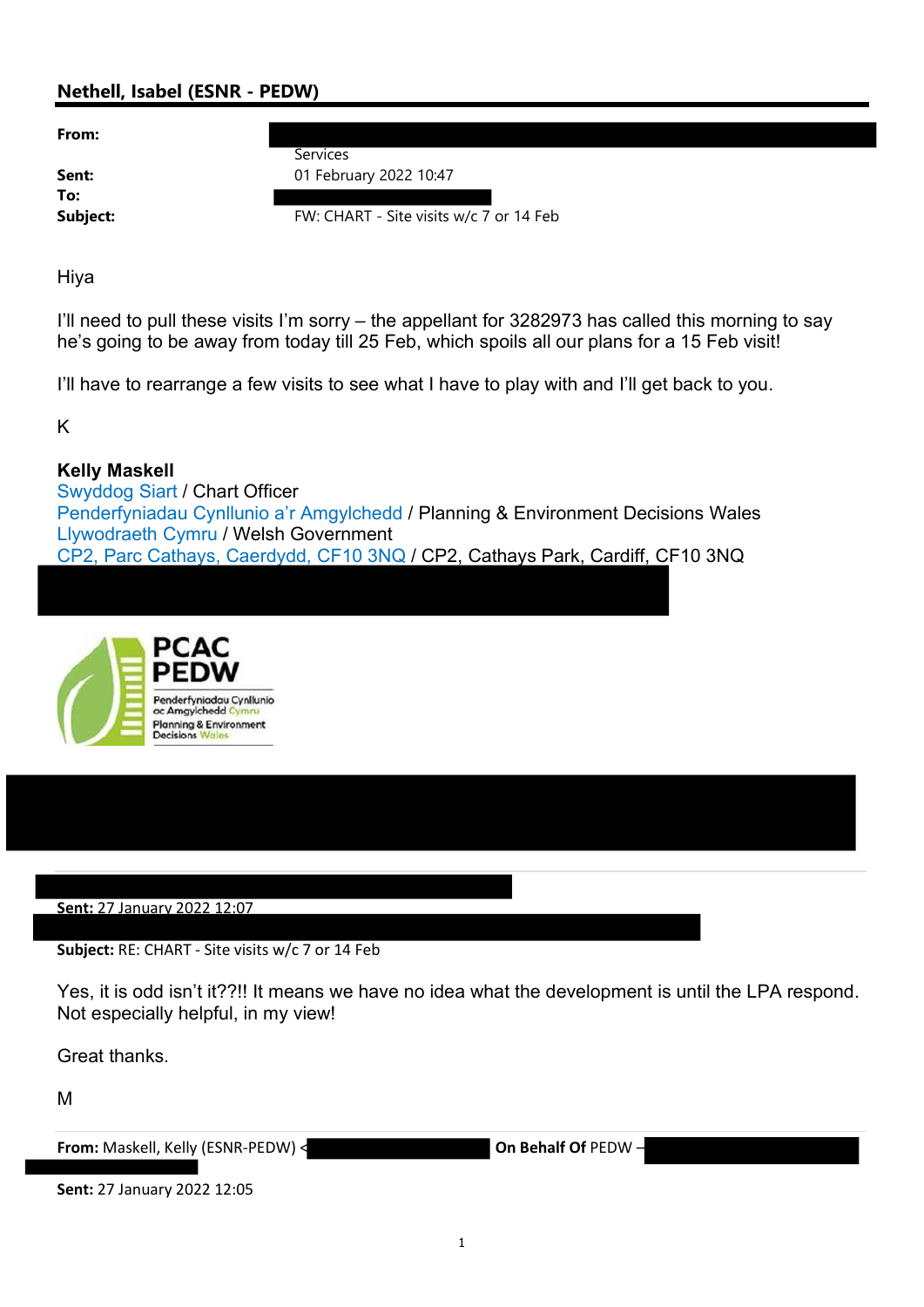To

Subject: RE: CHART - Site visits w/c 7 or 14 Feb

Hiya

Yes, the plans usually come in with the LPA's questionnaire, which I find a bit odd as they are supposed to submit plans with all other types of appeals!

I'll put a note on the visits to check the Q when it comes in, and I'll send a message to the agent today to see what the access situation is.

Once I know for sure I'll get back to you.

Thanks Kel

Kelly Maskell Swyddog Siart / Chart Officer Penderfyniadau Cynllunio a'r Amgylchedd / Planning & Environment Decisions Wales Llywodraeth Cymru / Welsh Government CP2, Parc Cathays, Caerdydd, CF10 3NQ / CP2, Cathays Park, Cardiff, CF10 3NQ



Penderfyniadau Cynllunio ac Amgylchedd Cymru | LLYW.CYMRU / Planning and Environment Decisions Wales | GOV.WALES

| From                               |  |
|------------------------------------|--|
|                                    |  |
| <b>Sent:</b> 27 January 2022 12:03 |  |

Subject: RE: CHART - Site visits w/c 7 or 14 Feb

Hello,

Yes I can do both of them in w/c 14 February. However, I notice that there are no plans of the proposed development on the HAS case – do we normally wait for the LPA to submit these? Anyway, it seems this would need to be an ARSV as it is to the rear of the property and within an enclosed back garden.

So, could you chart ARSV's for both the SVs for 15<sup>th</sup> Feb as follows:

CAS-01474-W6G6L2 10–11am (pending receipt of the drawings)

3282973 11.30am – 12.30pm for both the appellant and the neighbour.

Thanks,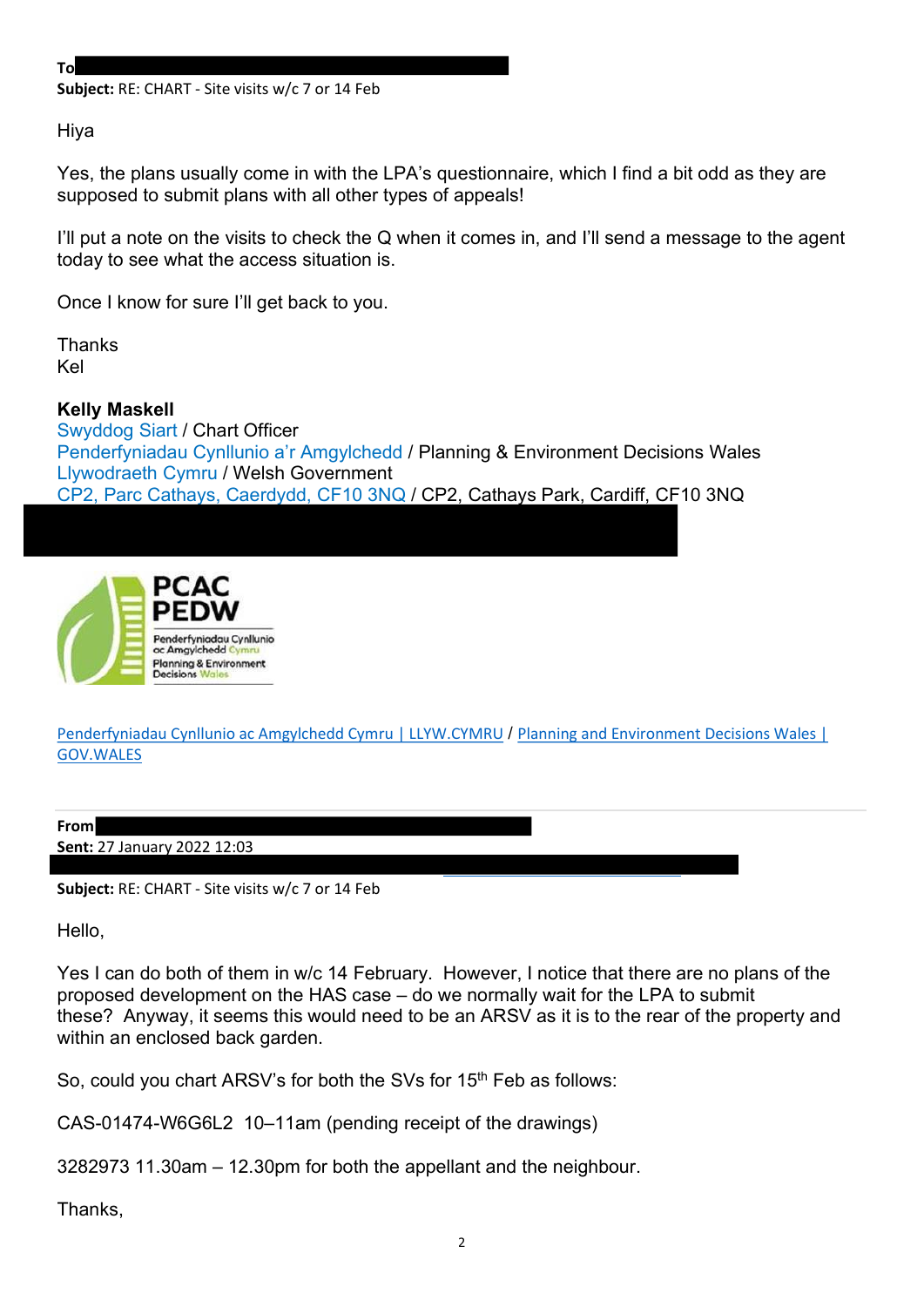M

## Sent: 27 January 2022 10:57

**Hello!** 

I've got a couple of site visits available if you wouldn't mind taking a look at them, to see if they're do-able while your DNS is in suspension please?

I've just been in touch with Nina and she's said that Elwy comes out of suspension on 7 March.

With that in mind, would you be able to do these 2 visits in w/c 7 or 14 Feb?

### CAS-01474-W6G6L2 - NEWPORT (HAS)

Questionnaire isn't in yet, but the RFR doesn't indicate you'd have to enter the site. If you think you would then please let me know and I'll get onto them for access. Seems from streetview that there's a gate or a fence on the driveway blocking access to the rear.

#### 3282973 MONMOUTH (S78)

The APP has requested an ARSV for this one, they've asked that the Inspector enters the property to view the balcony.

### LPA happy with USV

3P request to view from neighbour – he wants to be present, however there's free access around the property, no need to enter buildings. The request for him to confirm access stated clearly that there would be no opportunity to speak with the Inspector during the visit, this will be reiterated in the SV letter.

If you can't do both – would it be OK for you to just take the HAS please? That one has the more pressing target and I can see if I can include the S78 in a batch for someone else. Otherwise there's an ENF one with a long target (Grounds a, f, g) that could go with it if you wanted to do more than one.

Let me know what you think – as usual any issues please let me know.

**Cheers** Kel

### **Kelly Maskell**

Swyddog Siart / Chart Officer Penderfyniadau Cynllunio a'r Amgylchedd / Planning & Environment Decisions Wales Llywodraeth Cymru / Welsh Government CP2, Parc Cathays, Caerdydd, CF10 3NQ / CP2, Cathays Park, Cardiff, CF10 3NQ